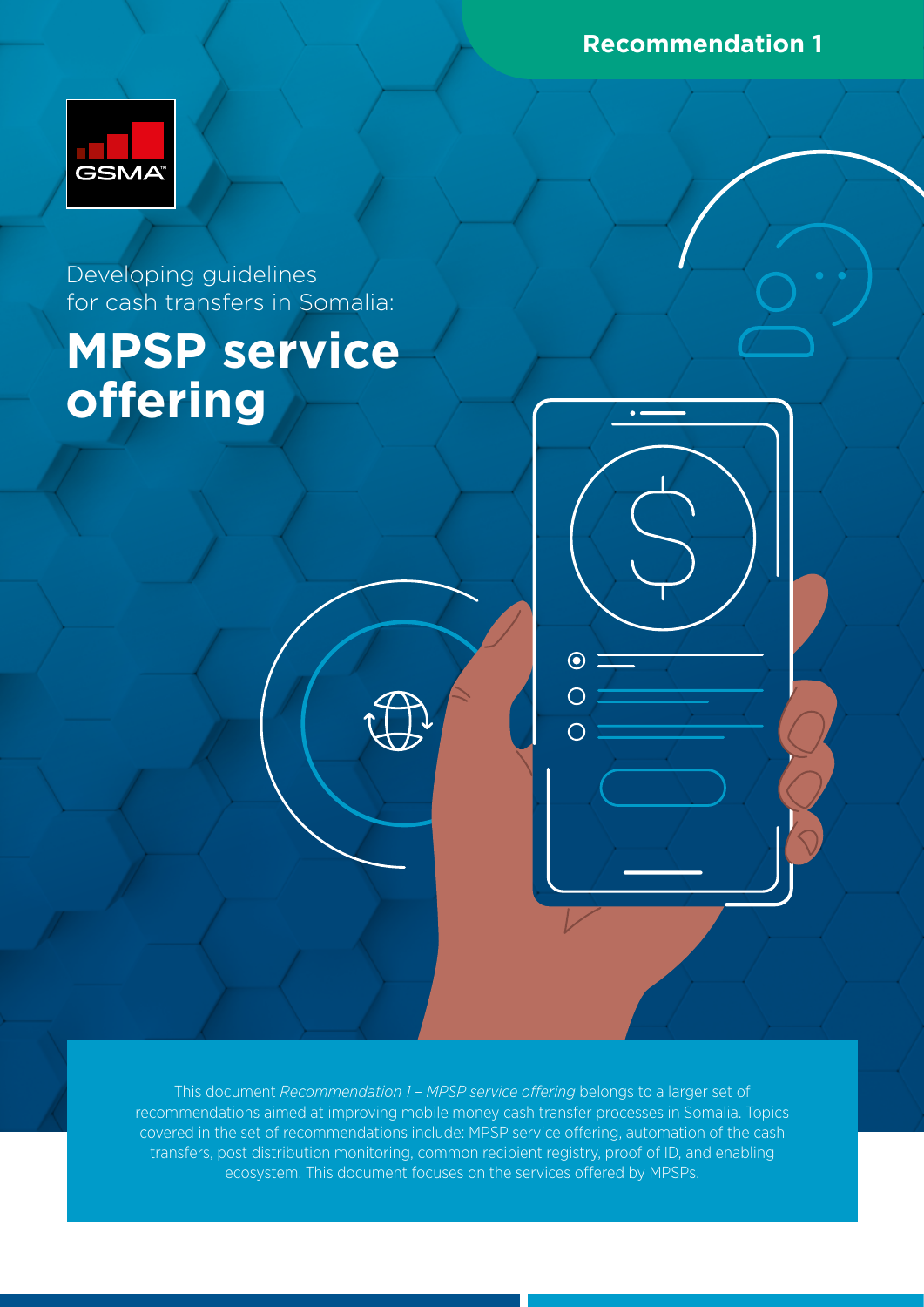

The GSMA represents the interests of mobile operators worldwide, uniting more than 750 operators with almost 400 companies in the broader mobile ecosystem, including handset and device makers, software companies, equipment providers and internet companies, as well as organisations in adjacent industry sectors. The GSMA also produces the industry-leading MWC events held annually in [Barcelona](https://www.mwcbarcelona.com), [Los Angeles](https://www.mwclosangeles.com/home1/) and [Shanghai](https://www.mwcshanghai.com), as well as the [Mobile 360 Series](https://www.mobile360series.com) of regional conferences.

For more information, please visit the GSMA corporate website at [www.gsma.com](https://www.gsma.com)

Follow the GSMA on Twitter: [@GSMA](https://twitter.com/gsma)



The Somalia Cash Working Group (CWG) leads the inter-sectoral cash coordination mechanism and aims to improve the coordination of cash assistance, quality of implementation of cash assistance monitoring, evaluation and learning. It is co-chaired by the World Food Programme and Concern Worldwide/Somali Cash Consortium. The Financial Service Provider (FSP) workstream's objective is improving the systems and processes of humanitarian mobile money cash transfers in Somalia, benefiting programme participants by working with implementing agencies, mobile network operators, private sector and learning partners. The GSMA M4H has supported the FSP's work since 2020.

Further information on the Somalia CWG can be found here: [www.humanitarianresponse.info/en/operations/somalia/](https://www.humanitarianresponse.info/en/operations/somalia/cash-activities) [cash-activities](https://www.humanitarianresponse.info/en/operations/somalia/cash-activities)

#### GSMA Mobile for Humanitarian Innovation

The GSMA Mobile for Humanitarian Innovation programme works to accelerate the delivery and impact of digital humanitarian assistance. This will be achieved by building a learning and research agenda to inform the future of digital humanitarian response, catalysing partnerships and innovation for new digital humanitarian services, advocating for enabling policy environments, monitoring and evaluating performance, disseminating insights and profiling achievements. The programme is supported by the UK Foreign, Commonwealth & Development Office.

Learn more at [www.gsma.com/m4h](https://www.gsma.com/mobilefordevelopment/mobile-for-humanitarian-innovation/) or contact us at [m4h@gsma.com](mailto:m4h%40gsma.com?subject=) 

Follow GSMA Mobile for Development on Twitter: [@GSMAm4d](https://twitter.com/GSMAm4d)



This material has been funded by UK aid from the UK government; however, the views expressed do not necessarily reflect the UK Government's official policies.



#### **Altai Consulting partnered with Tusmo in Somalia GSMA Mobile for Humanitarian Innovation Programme Contributors**

Jaki Mebur, Market Engagement Manager Belinda Baah, Insights Manager Ken Okong'o, Senior Policy and Advocacy Manager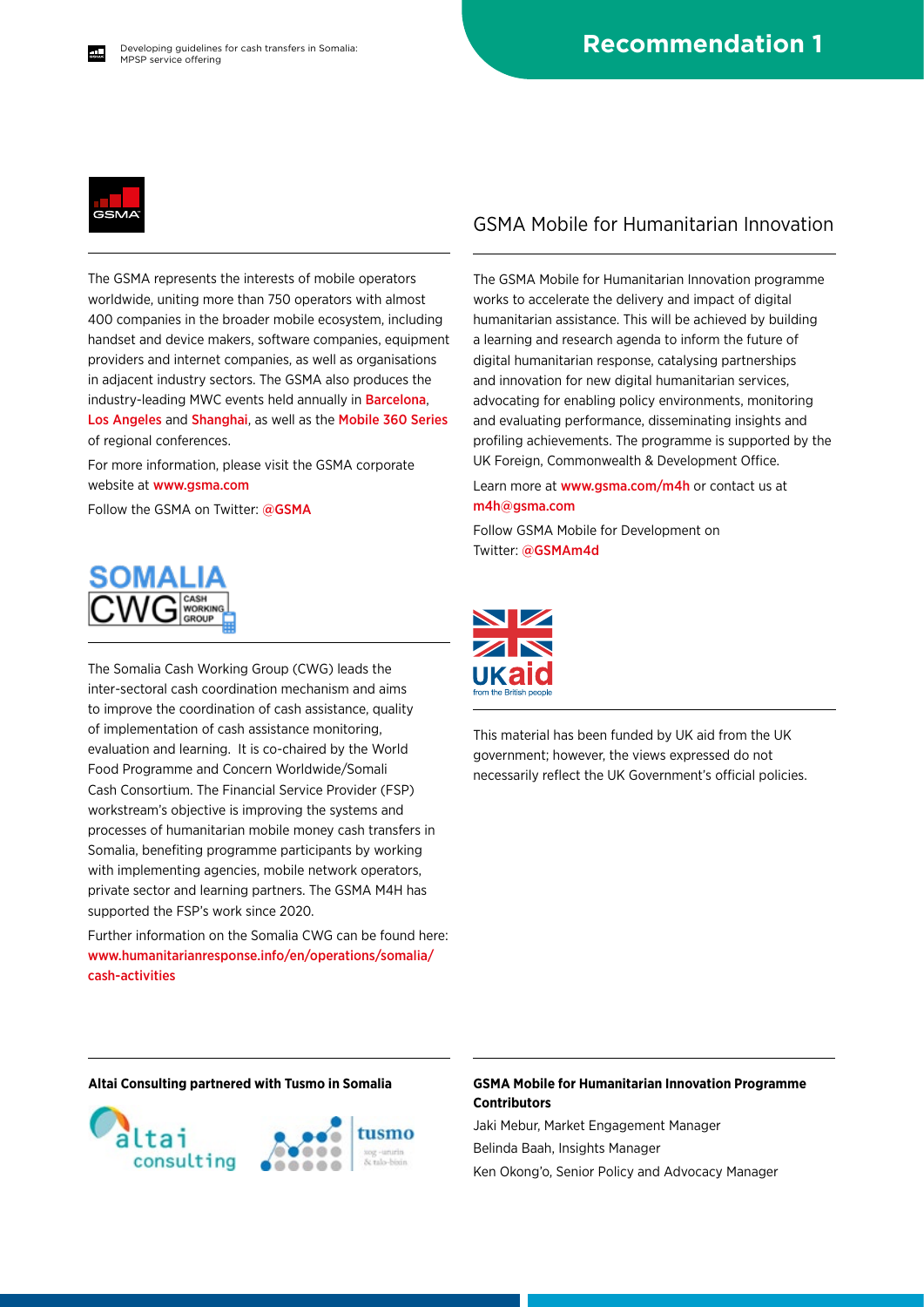### 1 Current state

Mobile Payment Service Providers (MPSPs) are entities that provide mobile payment services. MPSPs are commonly Mobile Network Operators (MNOs) but can also be banks or other financial institutions.

The main INGOs/agencies work primarily with the three major MPSPs across Somalia, namely Hormuud in South-Central, Gollis in Puntland and Telesom in Somaliland. All three MPSPs have similar technical capacity in terms of products and offering, and have discrete but wide-ranging geographical reaches, especially into rural areas.

Most INGOs/agencies do not differentiate between the three MPSPs they work with as all three of them offer similar services and arrangements. MPSPs are viewed by most INGOs/agencies as being responsive. MPSPs also express their desire to work on facilitating INGO/agency cash transfers. In the Somali market, some MPSPs take the lead in terms of innovation and has expressed their interest in improving the process, while others are less receptive to change.

"It is not challenging to deal with MPSPs. They have been responsive. MPSPs are interested in working with humanitarian agencies. Mobile money is the core business for many MPSPs, so they are very interested in working with humanitarian agencies on cash transfers." - INGO

INGOs/agencies benefit from the same basic services, namely the mobile money transfers, recipient matching against MPSP customer lists, and receiving disbursement reports. However, some INGOs/agencies benefit from additional services from the MPSPs such as:

- Portal access: INGOs/agencies have direct control over their transfers. This is only currently being provided by Telesom and is in its pilot phase;
- Voice recognition: Funds are disbursed to the recipients once they submit an oral stamp;
- PIN verification: Funds are disbursed to the recipients once they submit their PIN code;
- SIM card provision and mobile money registration at recipient registration;
- Complaints and feedback mechanism through a hotline or SMS service;
- Awareness messages during humanitarian crises.

All MPSPs offer two types of contracts to INGOs/ agencies: framework agreements and service contracts. Framework agreements are longer-term agreements which can span several years and multiple projects, whereas service contracts are developed for each separate project. Fees for mobile money and associated services range from 1% to 2.5% of the transfer amounts. These rates depend on:

- Total amount of money transferred by INGO/ agency. The higher the total transfer amount, the lower the transfer fee;
- Additional services (as per examples listed above). The more additional services, the higher the transfer fee;
- Payment mechanism: payment in advance or payment in arrears. The lower the transfer fee when the amount is sent in advance.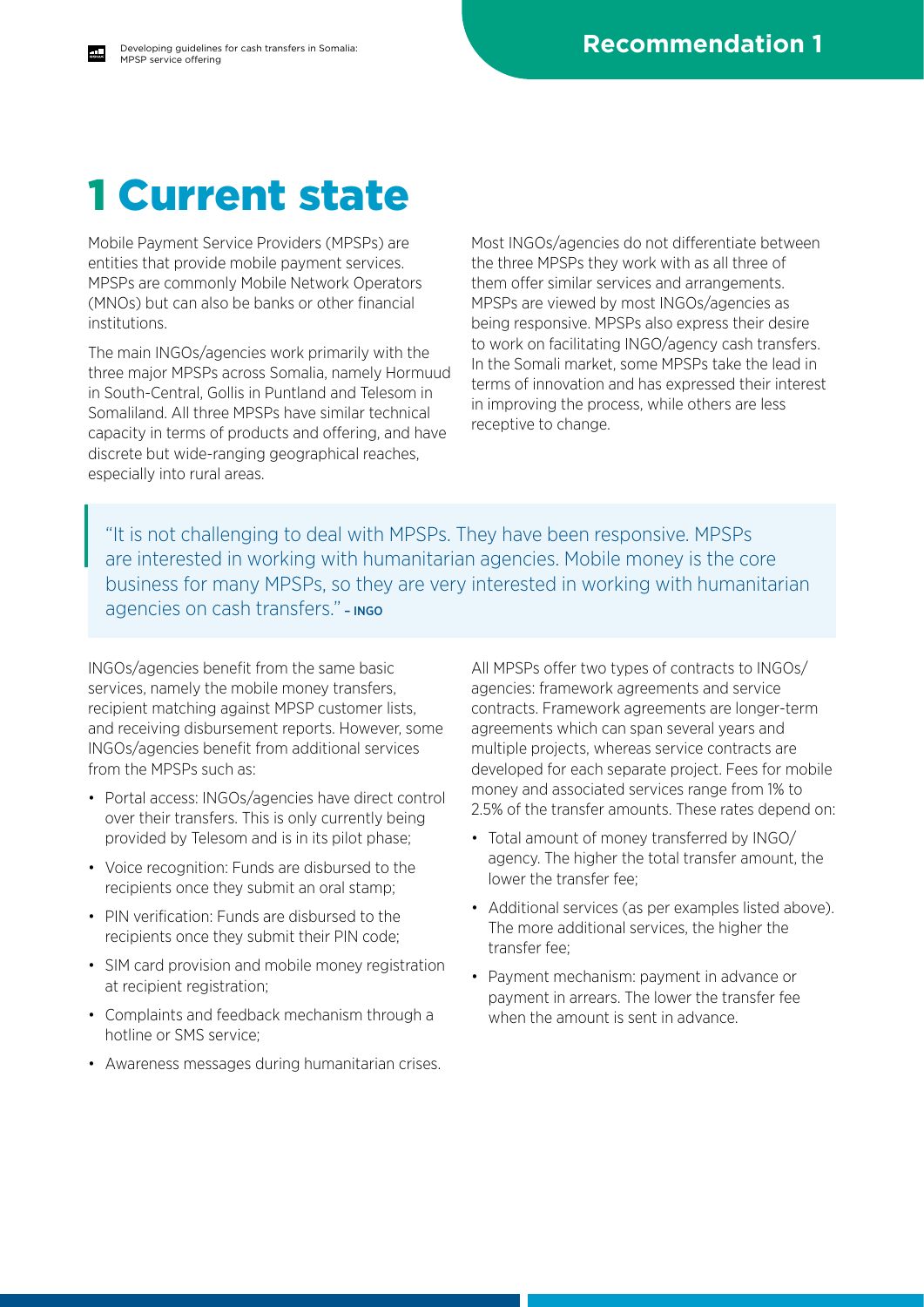# 2 Identified challenges

### INGOs/agencies

**1. Transparency and coordination.** INGOs/agencies expressed interest in some similar additional services, including voice recognition and access to a portal system. Some were not aware of the current existence of these additional services in the Somali context, suggesting a lack of communication between INGOs/agencies.

**2. Differentiated options.** All INGOs/agencies clearly expressed that although some additional services would be of interest to all, they each have very different interests and needs and would therefore not be interested in negotiating with MPSPs as a group. Their needs differ in terms of:

• Humanitarian vs. development-focused INGOs/ agencies: Humanitarian INGOs/agencies are more likely to have to act quickly and send awareness messages to recipients, while development

### MPSPs

**1. Streamlining.** Two of the three major MPSPs expressed interest in streamlining the cash transfer process in order to increase efficiency and avoid repeat negotiations. They expressed particular interest in signing longer-term framework agreements rather than service contracts for each project.

**2. Dialogue with INGOs.** The need for increased dialogue is twofold:

- One MPSP shared that they would not be interested in offering additional services because they have not heard of any interest from INGOs/ agencies. They would be willing to innovate and provide additional services if INGOs/agencies expressed interest;
- All MPSPs felt there was a lack of communication in the registration process, whereby the location and dates of registration were not shared with the MPSPs. By sending an MPSP representative with the INGO/agency teams at this stage, recipients could easily register for a SIM card if they did not have one.

INGOs/agencies are more interested in longerterm solutions. Additionally, humanitarian agencies are generally more flexible in terms of KYC requirements, while development actors are more stringent;

- Payments in advance vs. payments in arrears: Some INGOs/agencies are more risk averse and prefer paying in arrears although the associated fee is usually higher. Others are more willing to take risks and pay lower fees by making direct payments;
- Size: Larger INGOs/agencies can benefit from lower fees since they transfer large amounts of money and would like to avoid an increase in those fees which may be caused by negotiating rates as part of a coordinated group of INGOs/ agencies.

" Streamlining the process is always better than being engaged in negotiation after negotiation. It would be easier for agencies rather than having multiple discussions and multiple quotations sent etc. For us, setting up the cash transfer process between us and the agency once, and then having the option of making any slight modifications the agency would like thereafter for any subsequent projects would be ideal." - MPSP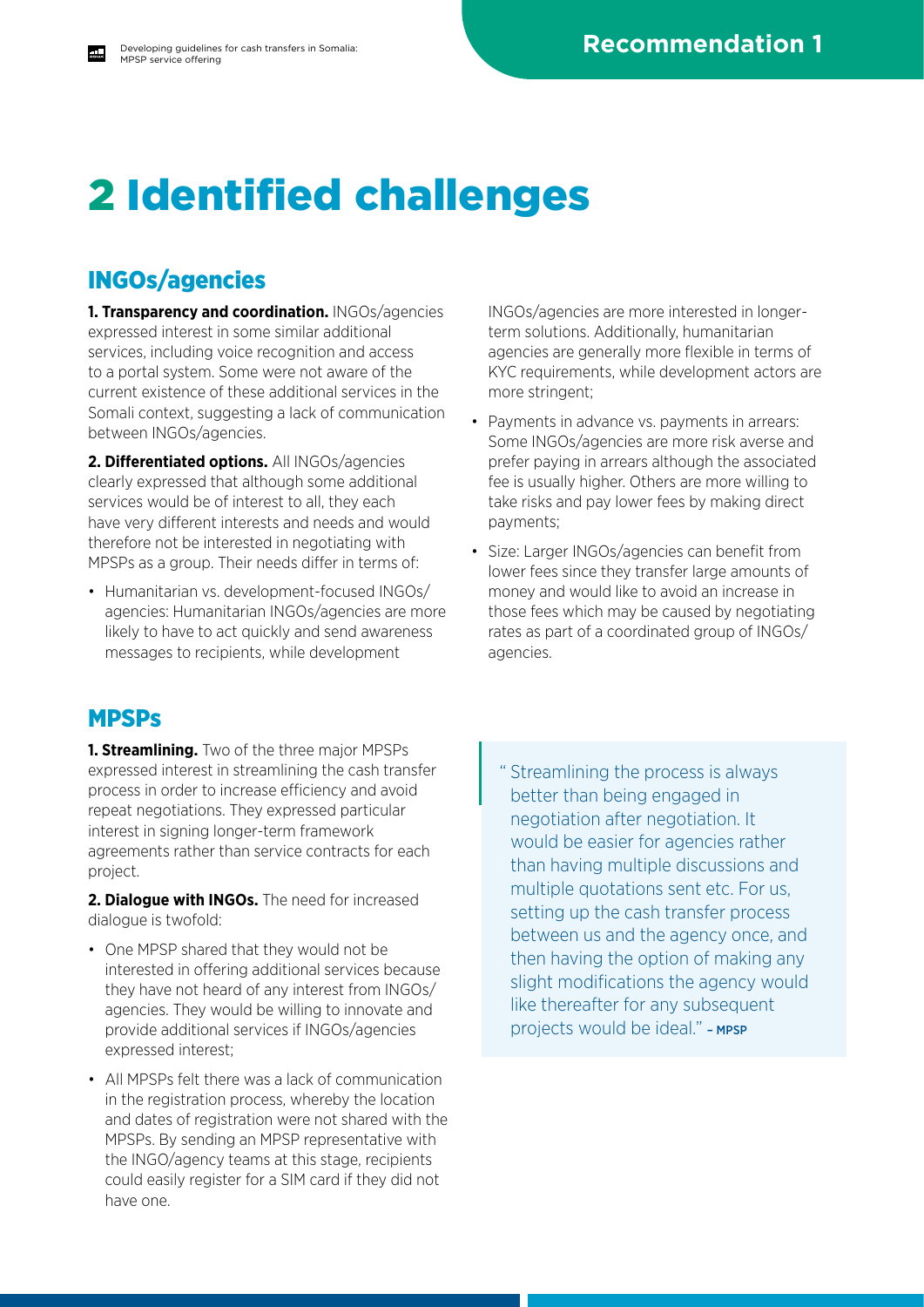# 3 Potential solutions

We suggest two potential solutions to address the identified needs:

### Increased dialogue and coordination

Increased dialogue and coordination are needed at several levels and between different types of stakeholders:

- **Between INGOs/agencies:** While a strong coordination group exists with the CWG at the national and regional levels, as well as a donor coordination group, the pilot of the portal system has gone unnoticed by most. We suggest conducting specific CWG learning sessions whereby INGOs/agencies share their experience with various additional services and innovations provided by MPSPs.
- **Between MPSPs:** The major MPSPs across the three regions are linked under the same business umbrella. However, some are more innovative than others and some offer additional services. We suggest increased coordination in the services that all three of them offer. Hormuud in South-Central for example could share their experience

and know-how following the implementation of their portal while Telesom could do the same following their pilot with CARE International regarding voice recognition.

• **Between INGOs/agencies and MPSPs:** Many INGOs/agencies are not aware of the full range of the MPSPs' service offerings. The available services should be made transparent by the MPSPs by providing a menu of service offerings to the INGOs/agencies. This would benefit both the INGOs/agencies who would be able to access more services, but also the MPSPs who could charge fees for those additional services. Meetings between both groups would also allow MPSPs to discuss their current additional services, INGOs/ agencies to express their interest in certain additional services and for MPSPs to discuss the feasibility of implement these services.

### Improved partnerships

All INGOs/agencies expressed interest in voice recognition to unlock the transfer of funds to recipients. Most expressed that they were reluctant to invest in the solution because the initial cost was so high. CARE International and Telesom

have now invested in voice recognition. However, if multiple INGOs/agencies express interest in the same solution, INGOs/agencies and MPSPs should consider partnering and sharing the cost of investing in solutions that would benefit all of them.

" The more solutions they have at their disposal the better it is for them and the easier their work. Humanitarian agencies can pick and choose at their will and utilise readymade solutions that we can provide. We are always ready to support, we have a team of developers who work tirelessly to improve and develop services. We do not force any humanitarian agencies to take particular solutions; they freely choose what best fits their project. They may even ask for slight customisations of existing products which we are happy to fulfill." - MPSP